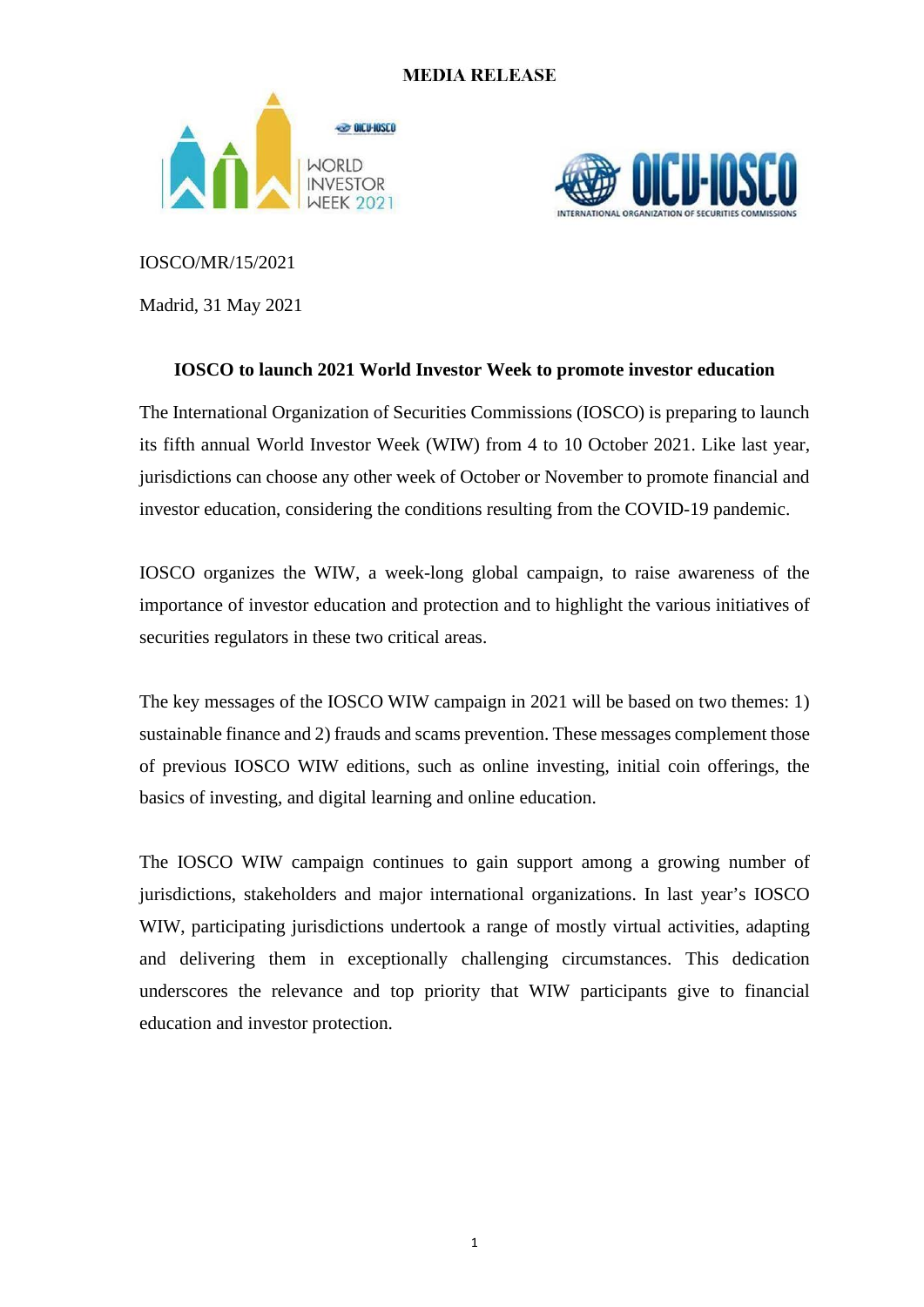Ashley Alder, Chair of the IOSCO Board and the Chief Executive Officer of the Hong Kong Securities and Futures Commission, said, "*I welcome this fifth edition of the IOSCO World Investor Week. This annual global initiative has effectively disseminated key investor protection messages worldwide particularly at a time when a growing number of retail investors are participating in securities markets. Despite the pandemic, the IOSCO WIW´s educational initiatives continue to play a critical role in fostering confidence in the markets and protecting retail investors.*"

The dedicated campaign website [www.worldinvestorweek.org](http://www.worldinvestorweek.org/) provides details on the various participating authorities and the international organizations supporting this effort.

## **NOTES TO THE EDITORS**

### **About IOSCO**

1. IOSCO is the leading international policy forum for securities regulators and is recognized as the global standard setter for securities regulation. The organization's membership regulates more than 95% of the world's securities markets in some 130 jurisdictions and it continues to expand.

2. The IOSCO Board is the governing and standard-setting body of the International Organization of Securities Commissions and is currently made up of 33 securities regulators. Mr. Ashley Alder, the Chief Executive Officer of the Securities and Futures Commission of Hong Kong, is the Chair of the IOSCO Board. The members of the IOSCO Board are the securities regulatory authorities of Argentina, Australia, The Bahamas, Belgium, Brazil, China, Egypt, France, Germany, Hong Kong, India, Ireland, Italy, Japan, Korea, Malaysia, Mexico, Morocco, Nigeria, Ontario, Pakistan, Portugal, Quebec, Russia, Saudi Arabia, Singapore, Spain, Sweden, Switzerland, Turkey, the United Kingdom and the United States of America (both the U.S. Commodity Futures Trading Commission and U.S. Securities and Exchange Commission). The Chair of the European Securities and Markets Authority and the Chair of IOSCO´s Affiliate Members Consultative Committee are also observers.

3. The Growth and Emerging Markets (GEM) Committee is the largest committee within IOSCO, representing close to 80 per cent of the IOSCO membership, including 11 of the G20 members. Dr. Mohammed Omran, Executive Chairman of the Financial Regulatory Authority, Egypt, is Chair of the GEM Committee. The committee brings members from growth and emerging markets together and communicates members' views and facilitates their contribution across IOSCO and at other global regulatory discussions. The GEM Committee's strategic priorities are focused, among others, on risks and vulnerabilities assessments, policy and development work affecting emerging markets, and regulatory capacity building.

4. IOSCO aims through its permanent structures:

• to cooperate in developing, implementing and promoting adherence to internationally recognized and consistent standards of regulation, oversight and